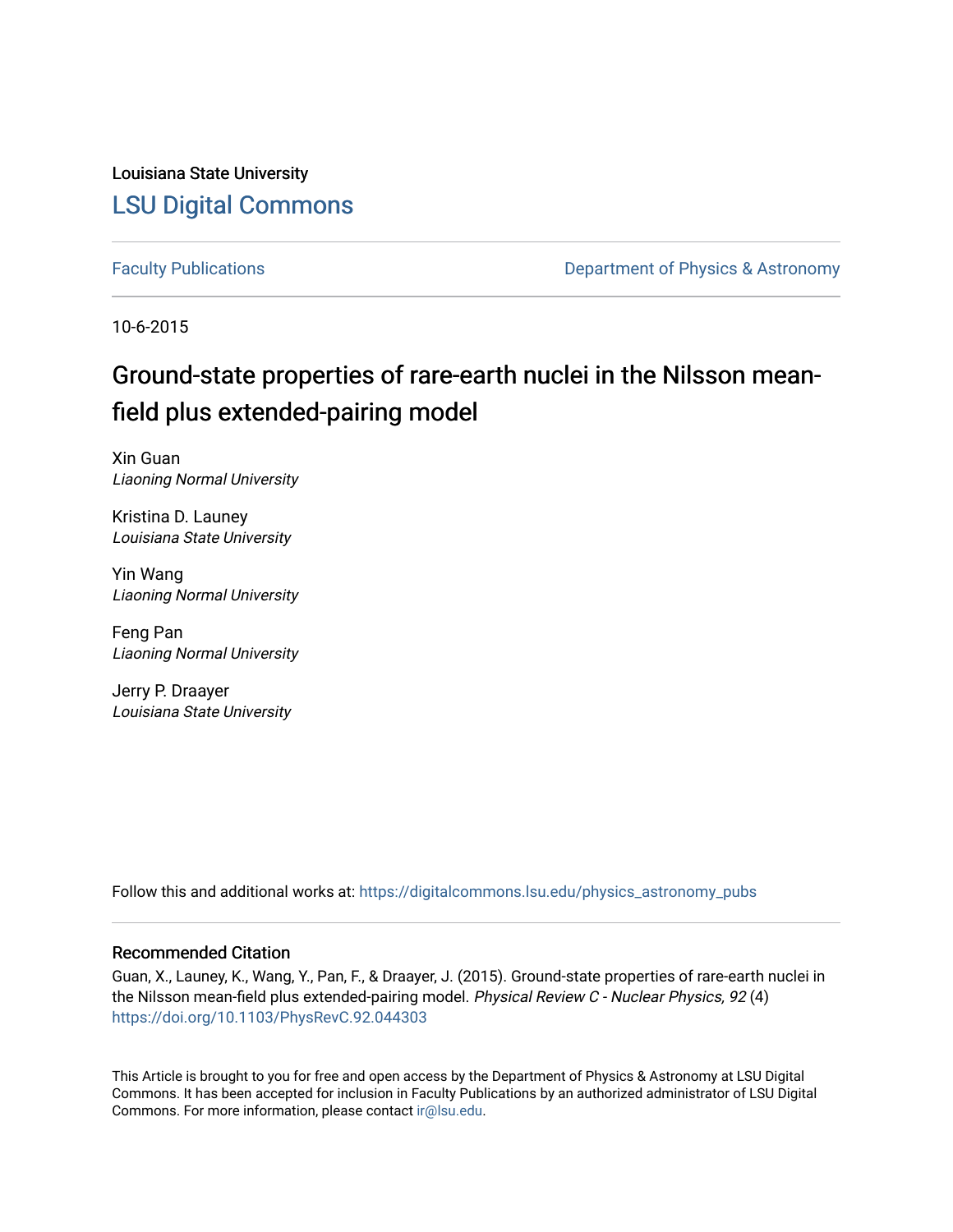

# CHORUS

This is the accepted manuscript made available via CHORUS. The article has been published as:

Ground-state properties of rare-earth nuclei in the Nilsson mean-field plus extended-pairing model Xin Guan, Kristina D. Launey, Yin Wang, Feng Pan, and Jerry P. Draayer Phys. Rev. C **92**, 044303 — Published 6 October 2015 DOI: [10.1103/PhysRevC.92.044303](http://dx.doi.org/10.1103/PhysRevC.92.044303)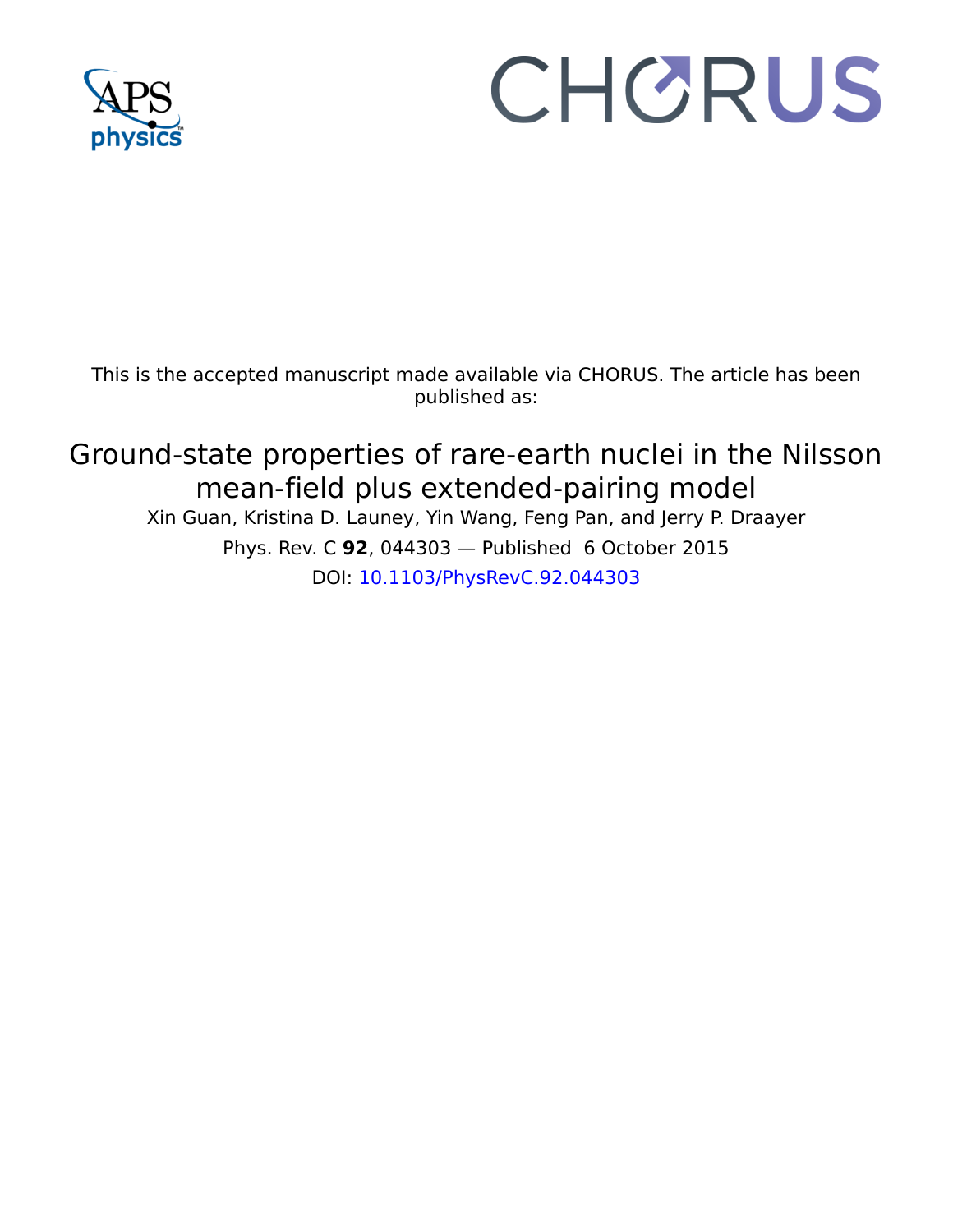### Ground-state properties of rare-earth nuclei in the Nilsson mean-field plus extended-pairing model

 $X$ in Guan,<sup>1</sup> Kristina D. Launey,<sup>2</sup> Yin Wang,<sup>1</sup> Feng Pan,<sup>1,2</sup> and Jerry P. Draayer<sup>2</sup>

<sup>1</sup>Department of Physics, Liaoning Normal University, Dalian 116029, China

<sup>2</sup>Department of Physics and Astronomy, Louisiana State University, Baton Rouge, LA 70803-4001, USA

(Dated: August 28, 2015)

The Nilsson mean-field plus extended-pairing model for deformed nuclei is applied to describe the ground-state properties of selected rare-earth nuclei. Binding energies, even-odd mass differences, energies of the first pairing excitation states, moments of inertia for the ground-state band of  $152-164$  Er,  $154-166$  Yb, and  $156-168$  Hf are calculated systematically in the model employing both employing both proton-proton and neutron-neutron pairing interactions. The pairing interaction strengths are determined as a function of the mass number in the isotopic chains. In comparison with the corresponding experimental data, it is shown that pairing interaction is crucial in elucidating the properties of both the ground state and the first pairing excitation state of these rare-earth nuclei. With model parameters determined by fitting the energies of these states, ground-state occupation probabilities of valence nucleon pairs with angular momentum  $J = 0, 1, \cdots, 12$  for even-even <sup>156–162</sup>Yb are calculated. It is inferred that the occupation probabilities of valence nucleon pairs with even angular momenta are much higher than those of valence nucleon pairs with odd angular momenta. The results clearly indicate that S, D, and G valence nucleon pairs dominate in the ground state of these nuclei.

PACS numbers: 21.60.Fw, 21.60.Cs, 27.30.+t

#### I. INTRODUCTION

Nuclear pairing correlations, as an important part of the residual interactions necessary to augment any nuclear mean-field theory, represent one of the main and longstanding pillars of current understanding of nuclear structure [1]. For example, the pairing interaction of the nuclear shell model plays a key role to reproduce ground-state and low-energy spectroscopic properties of nuclei, such as binding energies, odd-even effects, singleparticle occupancies, excitation spectra, and moments of inertia, etc. [2–4]. Bohr, Mottelson, Pines, and Belyaev were the first to introduce the Bardeen-Cooper-Schrieffer (BCS) theory for superconductivity in condensed matter [5] to descriptions of pairing phenomena in nuclei [2, 6], which provides a simple yet clear picture that demonstrates the importance of the pairing interaction in nuclei. However, as an approximate theory, both the BCS and the more refined Hartree-Fock-Bogolyubov (HFB) methods suffer from serious drawbacks in nuclei due to the fact that the number of valence nucleons under the influence of the pairing force is too few to be treated by such particle-number non-conserved (quasi-particle) approximations. A remedy in terms of particle number projection complicates the algorithms considerably, often without yielding a better description of higher-lying excited states that are a natural part of the spectrum of the pairing Hamiltonian [7–9]. Alternatively, shell model calculations provide successful descriptions but face a combinatorial growth of model space sizes, and hence, for heavy nuclei, truncation schemes are normally needed and applicability is often limited by existing computer resources. The Projected Shell Model (PSM) provides a way to overcome this difficulty [10]. By using the PSM scheme, it is shown that the projected BCS vacuum for a well-deformed system is very close to the  $SU(3)$ dynamical symmetry limit of an S-D pair fermion system [11]. On the other hand, the tremendous success of the interacting boson model (IBM) [12] suggests that s- and d- pairs play a dominant role in the spectroscopy of low-lying excitations [13, 14]. It is shown that, by using the exact solutions of the standard pairing model (Richardson-Gaudin method [15]), the angular momentum distributions of the Richardson pairs in the ground state of the deformed <sup>174</sup>Yb nucleus can be used to clarify the microscopic foundation of the IBM – these distributions, however, are strikingly different from the ones obtained in the BCS ground state [16].

More recently, the Nilsson mean-field plus extendedpairing model has been proposed to describe deformed nuclei [17], which includes pairing interactions among valence pairs in different orbits up to infinite order. It has been shown in our recent work that the extended pairing model can be regarded as the standard pairing Hamiltonian at a first-order approximation, namely, only the lowest energy eigenstate described by the Racah quasi-spin formulism of the standard pure pairing interaction part is taken into consideration, and the results thus display similar pair structures as the ones found in the low-lying states of the standard pairing model [18]. The advantage of the model lies in the fact that it can be solved more easily than the standard pairing model. Though solutions of the standard pairing model can now be obtained more easily by using the extended Heine-Stieltjes polynomial approach [19], the extended pairing model has been proved to be more efficient, especially when both the number of valence nucleon pairs and the number of single-particle orbits are large, which, therefore, is more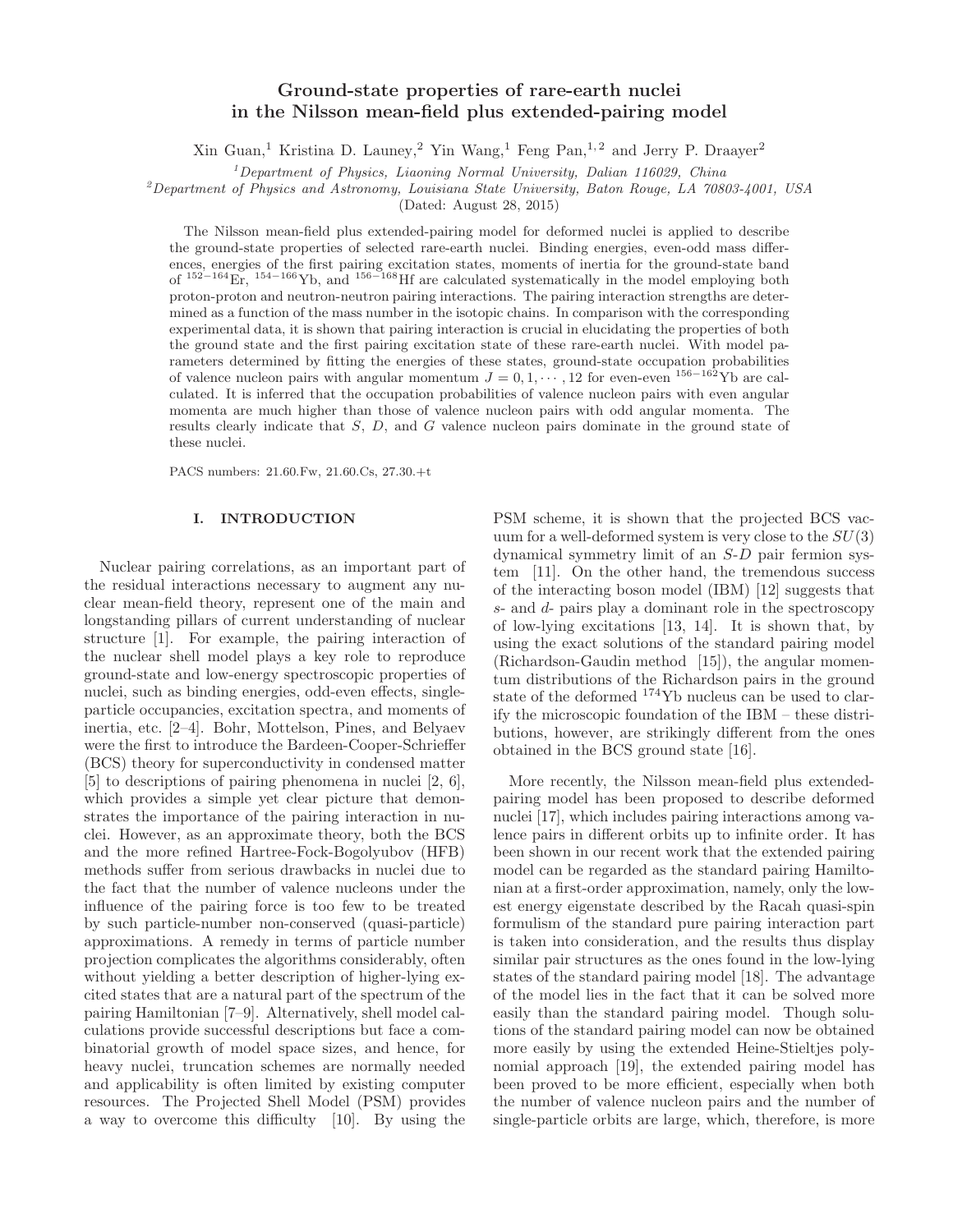suitable to be used for rare-earth nuclei [20]. While so far, the calculations for rare-earth nuclei employ a frozen-pair approximation [20], a more realistic approach for systematically understanding the ground-state properties is yet to be deliberated.

In this paper, we use the Nilsson mean-field plus extended-pairing model with both proton-proton and neutron-neutron pairing interactions to investigate Er, Yb, and Hf isotopes in the rare-earth region. Binding energies, even-odd mass differences, energies of the first pairing excitation states and the moments of inertia of these nuclei are calculated. The results indicate that the extended pairing model is helpful to understand the structural properties of these deformed nuclei in the low-energy regime. We especially focus on analyzing the ground-state occupation probabilities of valence nucleon pairs with various angular momentum quantum numbers  $(J = 0, 1, \ldots, 12)$  for even-even nuclei. We study which pairs – in terms of their  $J$  angular momentum – are important in the ground state and whether S and D pairs indeed dominate in the ground state of these nuclei, as implied in the IBM. Moreover, we intend to provide a reasonable range of pair interaction strength in the model by comparing our model calculations with the corresponding experimental data.

#### II. THE EXTENDED PAIRING MODEL

The Nilsson mean-field plus standard-pairing Hamiltonian for a deformed nucleus is given by

$$
\hat{H} = \sum_{j=1}^{p} \epsilon_j n_j - G_{st} \sum_{i,j=1}^{p} b_i^{\dagger} b_j, \tag{1}
$$

where  $p$  is the total number of Nilsson levels (orbits) considered,  $G_{st} > 0$  is the overall pairing strength,  $\epsilon_i$  are the single-particle energies obtained in the Nilsson model,  $n_j = a_{j\Omega_j}^{\dagger} a_{j\Omega_j} + a_{j\overline{\Omega}_j}^{\dagger} a_{j\overline{\Omega}_j}$  is the fermion number operator for the *j*-th Nilsson level, and  $b_i^{\dagger} = a_{i\Omega_i}^{\dagger} a_{i\overline{\Omega}_i}^{\dagger}$  [ $b_i = (b_i^{\dagger})^{\dagger} =$  $a_{i\bar{\Omega}_i}a_{i\Omega_i}$  are pair creation [annihilation] operators, where  $\Omega_i$  is the quantum number of the third component of the total angular momentum in the intrinsic frame for the ith Nilsson single-particle state, while  $\bar{\Omega}_i$  denotes the time reversal state. The Hamiltonian of the extended pairing model [17] is given by

$$
\hat{H} = \sum_{j=1}^{p} \epsilon_j n_j - G \sum_{i,j=1}^{p} b_i^{\dagger} b_j - G \sum_{\mu=2}^{\infty} \frac{1}{(\mu!)^2} \sum_{i_1 \neq i_2 \neq \dots \neq i_{2\mu}} b_{i_1}^{\dagger} b_{i_2}^{\dagger} \cdots b_{i_{\mu}}^{\dagger} \times b_{i_{\mu+1}} b_{i_{\mu+2}} \cdots b_{i_{2\mu}}, \tag{2}
$$

where  $G > 0$  is the overall pairing strength. Besides the Nilsson mean field and the standard pairing interaction (1), the Hamiltonian (2) also includes many-pair hopping terms that allow nucleon pairs to simultaneously scatter (hop) between and among different Nilsson levels, which is thus simply exactly solvable. Due to the Pauli principle and the particle number conservation, the infinite sum in (2) naturally truncates, namely,  $\mu \leq [p/2]$ , where  $[x]$  denotes the integer part of x. It is also clear that each term of the form  $b_i^{\dagger} \cdots b_j^{\dagger}$  that enters into the eigenstates of (2) should have different indices  $i \neq \cdots \neq j$ . Let  $|j_1, \ldots, j_m\rangle$  be the pairing vacuum state that satisfies

$$
b_i|j_1,\ldots,j_m\rangle = 0\tag{3}
$$

for  $1 \leq i \leq p$ , where each of the m levels,  $j_1, j_2, \ldots, j_m$ , is occupied by a single nucleon. Following the algebraic Bethe ansatz used in  $[21]$ , one can write a k-pair eigenstate as

$$
|k; \zeta; j_1, \dots, j_m\rangle
$$
  
= 
$$
\sum_{1 \le i_1 < \dots < i_k \le p} C_{i_1 i_2 \dots i_k}^{(\zeta)} b_{i_1}^\dagger b_{i_2}^\dagger \dots b_{i_k}^\dagger |j_1, \dots, j_m\rangle,
$$
 (4)

where  $C_{i_1 i_2 \cdots i_k}^{(\zeta)}$  are expansion coefficients that need to be determined. It is assumed that the levels  $j_1, j_2, \ldots, j_m$ should be excluded from the summation in (4). The expansion coefficient  $C^{(\zeta)}_{i_1 i_2 \cdots i_k}$  can be expressed very simply as

$$
C_{i_1 i_2 \cdots i_k}^{(\zeta)} = \frac{1}{1 - \chi(\zeta) \sum_{\mu=1}^k \epsilon_{i_\mu}},\tag{5}
$$

where  $\chi^{(\zeta)}$  is a parameter that needs to be determined. In the seniority-zero cases, for example, directly applying the Hamiltonian  $(2)$  on the k-pair state  $(4)$  yields that for the mean-field part of (2)

$$
\sum_{j} \epsilon_{j} n_{j} |k; \zeta; 0\rangle
$$
  
= 
$$
\frac{2}{\chi(\zeta)} \Big( |k; \zeta; 0 \rangle - \sum_{1 \le i_{1} < i_{2} < \dots < i_{k} \le p} b_{i_{1}}^{\dagger} b_{i_{2}}^{\dagger} \cdots b_{i_{k}}^{\dagger} |0\rangle \Big), \quad (6)
$$

and for the rearranged extended pairing part of (2)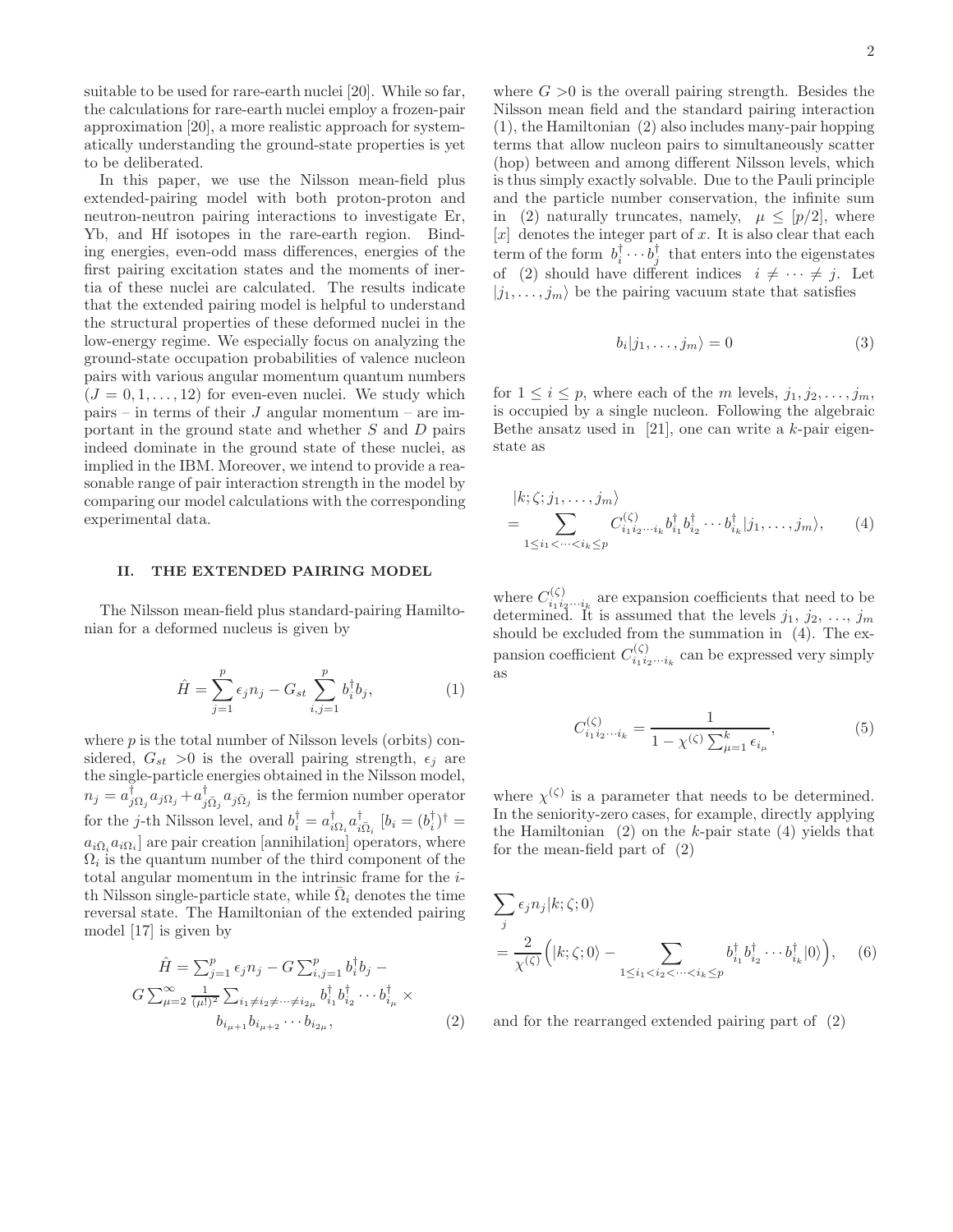$$
\left(\sum_{i} b_{i}^{\dagger} b_{i} + \sum_{\mu=1}^{\infty} \frac{1}{(\mu!)^{2}} \sum_{\substack{i_{1} \neq i_{2} \neq \cdots \neq i_{2\mu} \\ 1 \leq i_{1} < i_{2} < \cdots < i_{k} \leq p}} b_{i_{1}}^{\dagger} b_{i_{2}}^{\dagger} \cdots b_{i_{\mu}}^{\dagger} b_{i_{\mu+1}} b_{i_{\mu+2}} \cdots b_{i_{2\mu}}\right) |k; \zeta; 0\rangle
$$
\n
$$
= \left(\sum_{1 \leq i_{1} < i_{2} < \cdots < i_{k} \leq p} C_{i_{1}i_{2} \cdots i_{k}}^{(\zeta)}\right) \sum_{1 \leq i_{1} < i_{2} < \cdots < i_{k} \leq p} b_{i_{1}}^{\dagger} b_{i_{2}}^{\dagger} \cdots b_{i_{k}}^{\dagger} |0\rangle + (k-1)|k; \zeta; 0\rangle. \tag{7}
$$

By combining Eqs.  $(6)$  and  $(7)$ , the k-pair eigenenergies of (2) are given by

$$
E_k^{(\zeta)} = \frac{2}{\chi(\zeta)} - G(k-1),\tag{8}
$$

where  $\chi^{(\zeta)}$  should satisfy

$$
\frac{2}{\chi(\zeta)} + \sum_{1 \le i_1 < i_2 < \dots < i_k \le p} \frac{G}{(1 - \chi(\zeta) \sum_{\mu=1}^k \epsilon_{i_\mu})} = 0, \quad (9)
$$

in which  $\chi^{(\zeta)}$  is the  $\zeta$ -th solution of (9). Similar results for even-odd systems can also be derived by using this approach except that the index  $j$  of the level occupied by the single nucleon should be excluded from the summation (4) and the single-particle energy  $\epsilon_i$  contributing to the eigenenergy from the first term of (2) should be included in (8). Extensions to many broken-pair cases are thus straightforward.

#### III. BINDING ENERGIES AND EVEN-ODD MASS DIFFERENCES

As for any valence-shell model, the total energy of the ground state of a nuclear system is given by,

$$
E_B = E_B^{\text{(core)}} + E_B(\nu) + E_B(\pi), \tag{10}
$$

where  $E_B^{\text{(core)}}$  is the energy of the ground state of the core, taken to be <sup>132</sup>Sn in this study (reasonably approximated by a constant and given by the experimental binding energy of  $132\text{Sn}$ , and  $E_B(\nu)$  and  $E_B(\pi)$  are the lowest energies of the mean field and the residual pairing interaction for valence neutrons and protons, respectively, calculated either from (1) in the standard pairing model or from (2) in the extended pairing model, while the interaction between protons and neutrons is neglected in the present study. The neutron single-particle energies in (1) and (2) are expressed as  $\epsilon_j(\nu) = \overline{\epsilon}_j(\nu) - \epsilon_0(\nu) - \epsilon(\nu)$ , and similarly for proton single-particle energies  $\epsilon_j(\pi)$ , where  $\bar{\epsilon}_j$  are the single-particle energies derived from the Nilsson model for open shell,  $\epsilon_0$  is the single-particle energy of the last Nilsson level filled by the core particles, which determines the zero-point energy in the Nilsson model for the valence particles, and  $\epsilon$  ( $> 0$ ) is the average binding energy per particle (neutron or proton), and is approximately taken to be a constant.

We consider a valence model space consisting of the sixth major shell with 22 Nilsson levels (orbits) for valence neutrons and 16 levels for valence protons. Hence, in our calculations, the total number of Nilsson levels is  $p = 22$  for valence neutrons. Similarly, the total number of Nilsson levels for valence protons is  $p = 16$ . Finally, the odd-even mass difference is given by

$$
P(A) = E_B(A+1) + E_B(A-1) - 2E_B(A), \qquad (11)
$$

where  $E_B(A)$  is the energy of the ground state of a nucleus with mass number A.

For each isotopic chain, by fitting to the experimental values of the binding energies, the odd-even mass differences, and the energies of the first pairing excitation states, the neutron  $G(\nu)$  and proton  $G(\pi)$  pairing interaction strengths and the average binding energy per particle  $\epsilon(\nu)$  and  $\epsilon(\pi)$  used in the extended pairing model are thus determined. The pairing interaction strengths  $G(\nu)$  and  $G(\pi)$  fitted for these isotopes are shown in Fig. 1. In addition, the best-fit parameter values for  $\epsilon$ are,  $\epsilon(\nu) = 7.78 \text{ MeV}$  and  $\epsilon(\pi) = 5.82 \text{ MeV}$  for Er isotopes,  $\epsilon(\nu) = 8.04$  MeV and  $\epsilon(\pi) = 5.74$  MeV for Yb isotopes, and  $\epsilon(\nu) = 8.28 \text{ MeV}$  and  $\epsilon(\pi) = 5.00 \text{ MeV}$  for Hf isotopes.

To estimate the deviation between the predicted and experimental binding energies in a chain of isotopes, we use a root-mean-square deviation measure

$$
\sigma = \left[\sum_{\mu} \left( E_{B;\mu}^{\text{th}} - E_{B;\mu}^{\text{exp}} \right)^2 / \mathcal{N} \right]^{\frac{1}{2}},\tag{12}
$$

where  $E_{B;\mu}^{\text{th}}$  is the theoretical value of the ground-state energy,  $E_{B;\mu}^{\text{exp}}$  is the corresponding experimental value,  $\mathcal{N}$ is the total number of nuclei in a chain fitted and the summation runs over all nuclei fitted in a chain. Namely, for the energy deviation, we obtain:  $\sigma = 0.704$  MeV for the Er isotopes,  $\sigma = 0.819$  MeV for the Yb isotopes, and  $\sigma = 0.442$  MeV for the Hf isotopes.

The even-odd mass differences  $P(A)$  of the three chains of isotopes are calculated according to Eq. (11). These quantities are more sensitive to pairing correlations as compared to binding energies. As shown in Fig. 2, the even-odd mass differences of the three chains of isotopes are very close to the corresponding experimental data.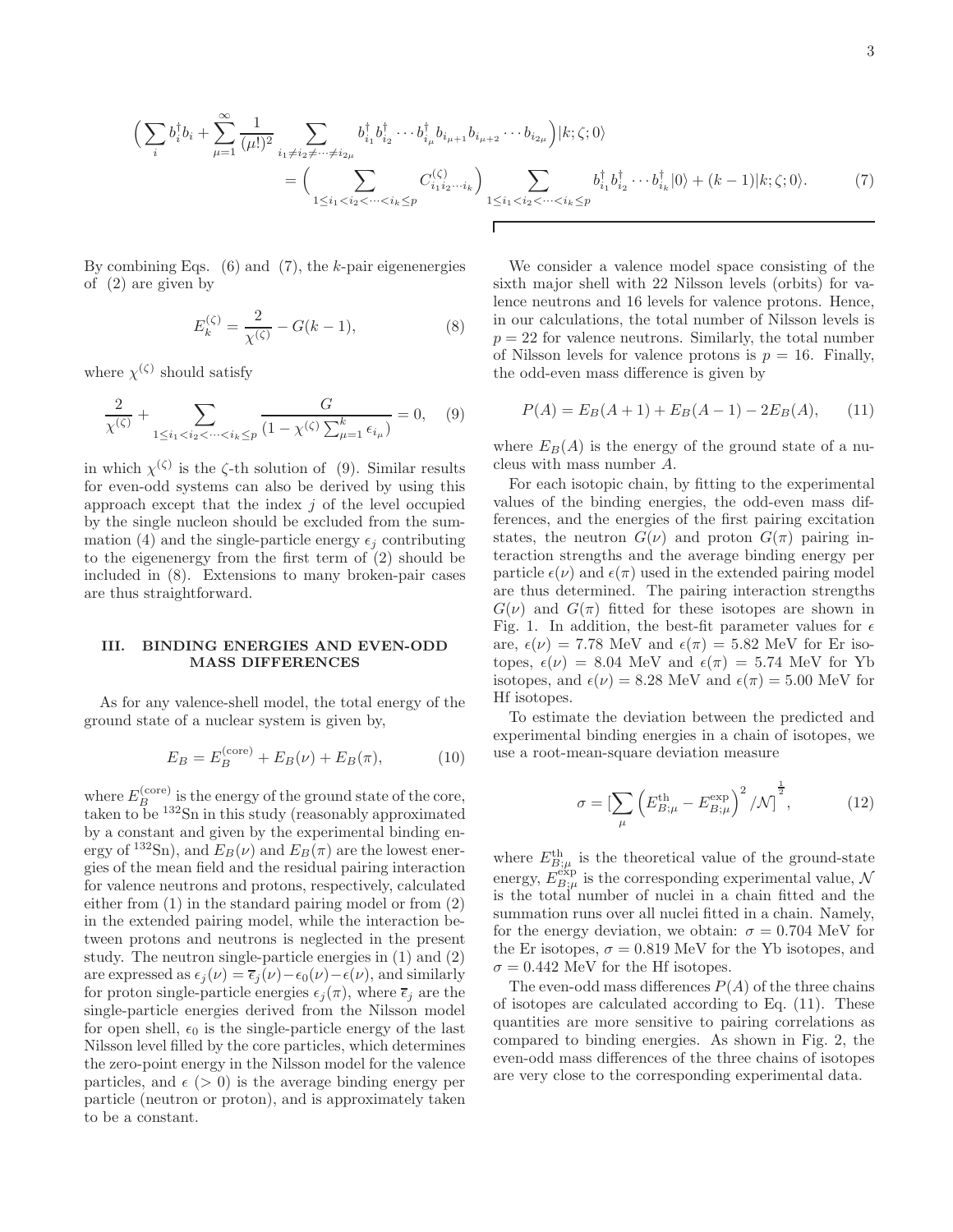As shown in Fig. 1, the proton pairing interaction strength  $G(\pi)$  exhibits almost no change with mass number A because, for nuclei in an isotopic chain, the number of valence protons remains the same, and also, the proton-neutron interaction is neglected. In contrast, the neutron pairing interaction strength  $G(\nu)$  changes noticeably with increasing number of valence neutrons due to the fact that the pairing strength G in the extended pairing model is strongly dependent on the number of valence nucleon pairs [17, 18]. According to [18], if only the first few eigenstates are considered, the pair structure of these states in the extended pairing model and the standard pairing model are similar, especially in the ground state. Moreover, when the number of pairs k or pairing interaction strength  $G$  is small, the difference between the two models is negligible. The parameter G in the extended pairing Hamiltonian (2) and the parameter  $G_{st}$  in the standard pairing Hamiltonian (1) satisfy the following relation [18]:

$$
G = \frac{(p-k)!k!}{p!}(p-k+1)kG_{st}.
$$
 (13)

The value of G in the extended pairing Hamiltonian  $(1)$ fitted for each nucleus shown in Fig. 1 and the corresponding value of  $G_{st}$  in the standard pairing Hamiltonian (2) obtained according to Eq. (13) is shown in Table I. Though the value of  $G$  shown in Fig. 1 seems small in the extended pairing model, the corresponding values of  $G_{st}$  in the standard pairing are reasonable as shown in Table I.

In addition, since the quantum number of the angular momentum projection along the third axis in the intrinsic frame is considered to be a conserved quantity, the excited states determined by the model can be regarded approximately as pairing excitation states with the same spin and parity as those of the ground state of a nucleus. The first pairing excitation states as calculated in the model are provided in Table II and are compared to experiment. As shown in Table II, there are some deviations between the theoretical results and the experimental data. One possible cause for such deviation is due to the fact that the proton-neutron quadrupole-quadrupole interaction is neglected in the model.

#### IV. MOMENT OF INERTIA

The moments of inertia of the even-even nuclei in the three isotopic chains considered here and the even-odd differences of the moments of inertia of <sup>157</sup>−<sup>164</sup>Yb in the framework of the extended pairing model are also calculated. According to the Inglis cranking formula [24], the moment of inertia of a nucleus is calculated by

$$
\Im = 2\hbar^2 \sum_{n} \frac{|\langle n|J_{x'}|0\rangle|^2}{E_n - E_0} \tag{14}
$$

where  $J_{x'}$  is the total angular momentum along the intrinsic x' axis,  $|n\rangle$  is the n-th excited state, and  $E_n$  is the corresponding excitation energy. In principle, the summation in (14) should run over all excited states. As a good approximation, only the pairing case and one broken pair case are taken into account in our calculations. This approximation is justified since excited states with two or more broken pairs lie much higher in energy above the ground state and their contribution to the moment of inertia (14) is negligible [25]. The matrix elements of  $J_{x'}$  used in (14) for both even-even and odd-A nuclei are provided in Appendix A.

In this paper, the moments of inertia of the even-even nuclei considered are all calculated. However, only the moments of inertia of odd Yb nuclei are calculated because either the spin or the first excited level energy in the ground-state band in odd Er or odd Hf nuclei is not available experimentally. The difference of the spins of adjacent levels in the ground-state band with bandhead spin  $\Omega$  satisfies  $\Delta I = 1$  in <sup>161</sup>Yb, of which the experimental value of the moment of inertia is obtained according to Eq. (B3) shown in Appendix B, while the difference of the spins of adjacent levels in the ground-state band with bandhead spin  $\Omega$  satisfies  $\Delta I = 2$  in <sup>163,165</sup>Yb, of which the experimental values of the moments of inertia are obtained according to Eq. (B4) provided in Appendix B. The level energies of these isotopes are all taken form [26]. For  $157\text{Yb}$  and  $159\text{Yb}$ , the total spin I of the first excited state in the ground-state band is also not observed experimentally. Hence, the experimental moments of inertia of <sup>157</sup>Yb and <sup>159</sup>Yb are absent.

The calculated moments of inertia and the corresponding experimental data for the even-even nuclei in the three isotopic chains are shown in Fig. 3. It shows that the results obtained from the Nilsson mean-field plus extended-pairing model are in excellent agreement with the corresponding experimental data. For comparison, the moments of inertia obtained by the Inglis formula from the Nilsson mean-field without pairing interaction are also provided, though the difference in calculated moments of inertia with and without pairing interaction has been well known [27, 28].

Similar to the definition of the odd-even mass difference, the relative odd-even difference of the moments of inertia may be defined as [28]

$$
P_{\Im} = \frac{\delta \Im}{\Im} \Big|_{\text{av}} = \frac{\Im(A) - \frac{1}{2} [\Im(A+1) + \Im(A-1)]}{\frac{1}{2} [\Im(A+1) + \Im(A-1)]}, \tag{15}
$$

where A is the mass number and  $\frac{1}{2}[\Im(A+1)+\Im(A-1)]$  is the average of the ground-state band moments of inertia of the neighboring nuclei.

The theoretical and experimental values of the moment of inertia  $\Im$  for both even-even and odd-A Yb nuclei are shown in Fig.  $4(a)$ . The relative odd-even differences of the moments of inertia  $P_{\Im}$  for Yb are shown in Fig. 4(b). Clearly, the theoretical values of the moment of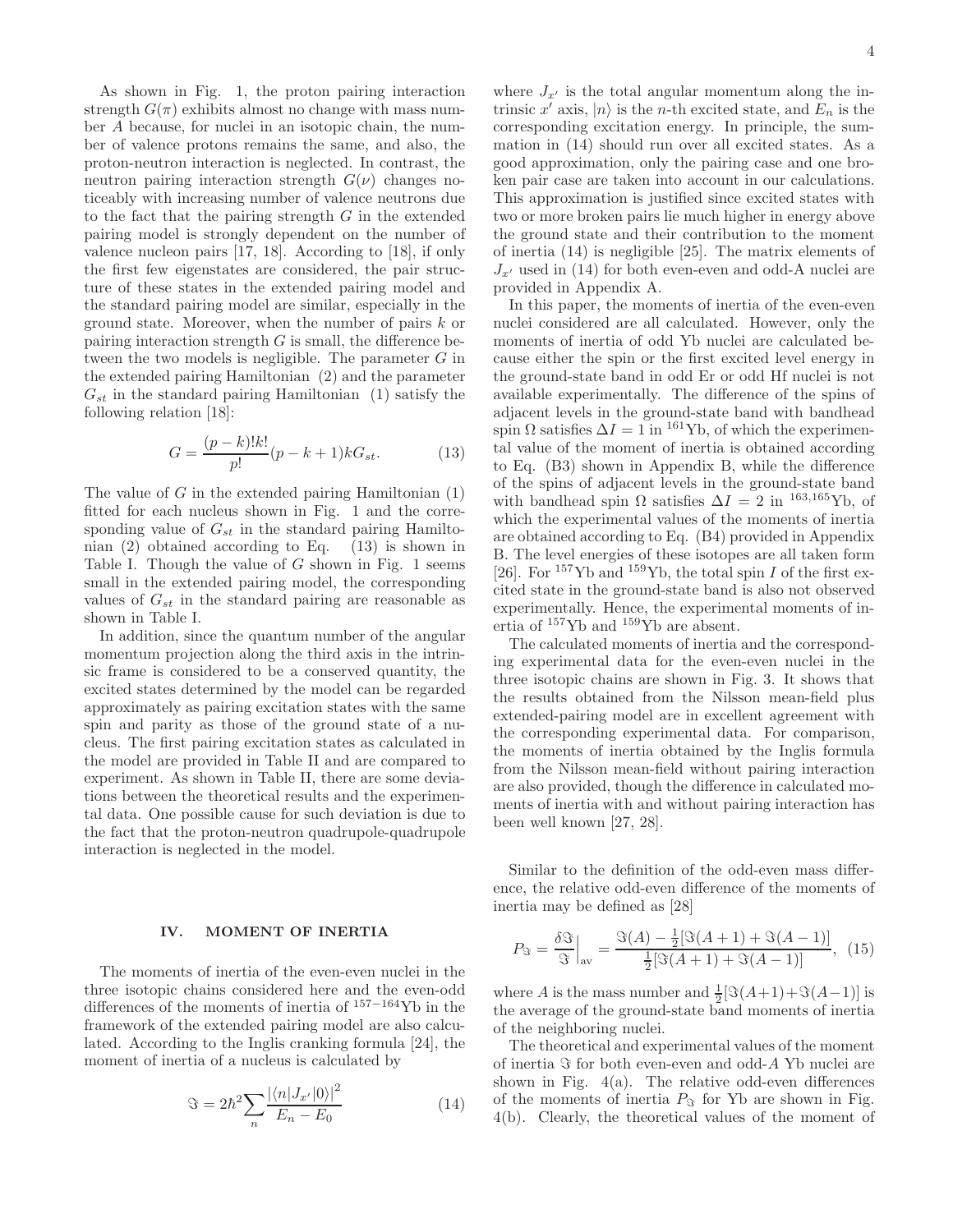inertia are in a good agreement with the corresponding experimentally deduced values for even-even nuclei, while there are small deviations between the theoretical and experimental moments of inertia for odd-A nuclei,

#### V. GROUND STATE OCCUPATION PROBABILITIES OF VALENCE NUCLEON PAIRS WITH VARIOUS ANGULAR MOMENTUM QUANTUM NUMBERS

In this section, we calculate the ground state occupation probabilities of valence nucleon pairs with various angular momentum quantum numbers for even-even nuclei in the extended pairing model. Our aim is to identify angular momentum values of valence pairs that are important in the ground state of these nuclei.

For the *i*-th Nilsson level, the pair creation operators  $b_i^{\dagger}$ can be expressed in terms of the single-particle creation operators of the spherical harmonic oscillator shell model,

$$
b_i^{\dagger} = \sum_{j_i j_i'} W_{j_i}^i W_{j_i'}^{i} (-)^{j_i' - \Omega_i} c_{j_i \Omega_i}^{\dagger} c_{j_i'}^{\dagger} \overline{\Omega}_i, \qquad (16)
$$

where  $c_{j_i\Omega_i}^{\dagger}$  is the single-particle creation operators with definite angular momentum quantum number  $j_i$ ,  $\Omega_i$  is the projection of  $j_i$  onto the third axis of the intrinsic frame, and  $W_{j_i}^i$ , as shown in (A9), are normalized expansion coefficients of the i-th Nilsson state expanded in terms of a set of spherical shell model states. In addition,

$$
c_{j_i\Omega_i}^{\dagger}c_{j_i'\overline{\Omega}_i}^{\dagger} = \sum_{J_i} \langle j_i\Omega_i j_i'\overline{\Omega}_i | J_i0 \rangle B_{j_i j_i' J_i0}^{\dagger},\tag{17}
$$

where  $\langle j_i \Omega_i j_i' \overline{\Omega}_i | J_i 0 \rangle$  is a Clebsch-Gordan coefficient, and  $B_i^{\dagger}$  $j_{i,j'_i,j_i'}$  is the pairing operator with total angular momentum quantum number  $J_i$ . Thus, we also have

$$
B_{j_i j_i' J_i 0}^{\dagger} = \sum_{j_i j_i'} \langle j_i \Omega_i j_i' \overline{\Omega} | J_i 0 \rangle c_{j_i \Omega_i}^{\dagger} c_{j_i' \overline{\Omega}_i}^{\dagger}.
$$
 (18)

By substituting (17) into (16), Eq. (16) becomes

$$
b_i^{\dagger} = \sum_{j_i j_i'} W_{j_i}^i W_{j_i'}^i(-)^{j_i'-\Omega_i} \sum_{J_i} \langle j_i \Omega_i j_i' \overline{\Omega}_i | J_i 0 \rangle B_{j_i j_i' J_i 0}^{\dagger}.
$$
 (19)

By substituting (19) into (4), the  $k^{\rho}$ -pair eigenstates of the model can be expressed as

$$
|k^{\rho};\zeta;0\rangle = \sum_{1 \leq i_1 < \dots < i_k \leq p} C_{i_1 i_2 \dots i_k}^{(\zeta)} \prod_{i=1}^{k^{\rho}} (\sum_{j_i j'_i} W_{j'_i}^i (-)^{j'_i - \Omega_i} \sum_{J_i} \langle j_i \Omega_i j'_i \overline{\Omega}_i | J_i 0 \rangle B_{j_i j'_i J_i 0}^{\dagger}(\rho)) |0\rangle, \tag{20}
$$

where  $\rho = \pi$  for protons or  $\rho = \nu$  for neutrons.

The number of like-nucleon pairs with angular momentum  $J$  in the ground state can then be calculated by

$$
n_J^\rho = \langle k^\rho; \zeta = 1; 0 \vert \sum_{jj'} B_{jj'J0}^\dagger(\rho) \frac{\partial}{\partial B_{jj'J0}^\dagger(\rho)} \vert k^\rho; \zeta = 1; 0 \rangle, \tag{21}
$$

which counts the number of like-nucleon pairs with angular momentum  $J$  in the ground state. Since both the proton and neutron sectors are considered in this work, the ground state occupation probability of valence nucleon pairs with angular momentum  $J$  in the model can be expressed as

$$
\eta_J = \frac{n_J^{\pi} + n_J^{\nu}}{k},\tag{22}
$$

where the total number of pairs is  $k = k^{\pi} + k^{\nu}$ .

Fig. 5 displays the calculated results for the ground state occupation probabilities of valence nucleon pairs with angular momentum  $J = 0$  to  $J = 12$  for <sup>156–162</sup>Yb. It is obvious that the pair occupation probability decreases with increasing J and is much higher for even-J pairs as compared to odd-J pairs. Moreover, among the occupation probabilities of even-J pairs, those with  $J = 0, 2,$  and 4 are the three highest ones. However, the occupation probabilities of  $J = 6$  and  $J = 8$  pairs, even those of  $J = 10$  and  $J = 12$  pairs, are non-negligible. Fig. 5 also shows that the above conclusions are independent of the number of valence nucleon pairs  $k$  and, therefore, hold for any k cases.

Anyway, the results shown in Fig. 5 reveal that, in the framework of the Nilsson mean-field plus extendedpairing model, the  $S$ ,  $D$ , and  $G$  valence nucleon pairs dominate in the ground state of these nuclei. The total occupation probability of S, D, and G valence nucleon pairs is higher than  $60\%$ , while other even-*J* pairs also contribute to the ground state noticeably. In addition, our analysis shows that the G-pair contribution to the ground state of these nuclei is also significant. Hence, the IBM with  $s<sub>1</sub>$ ,  $d<sub>2</sub>$ , and  $g<sub>1</sub>$ -bosons seems to provide a reasonable simplified description of the collective motion of these deformed nuclei [29].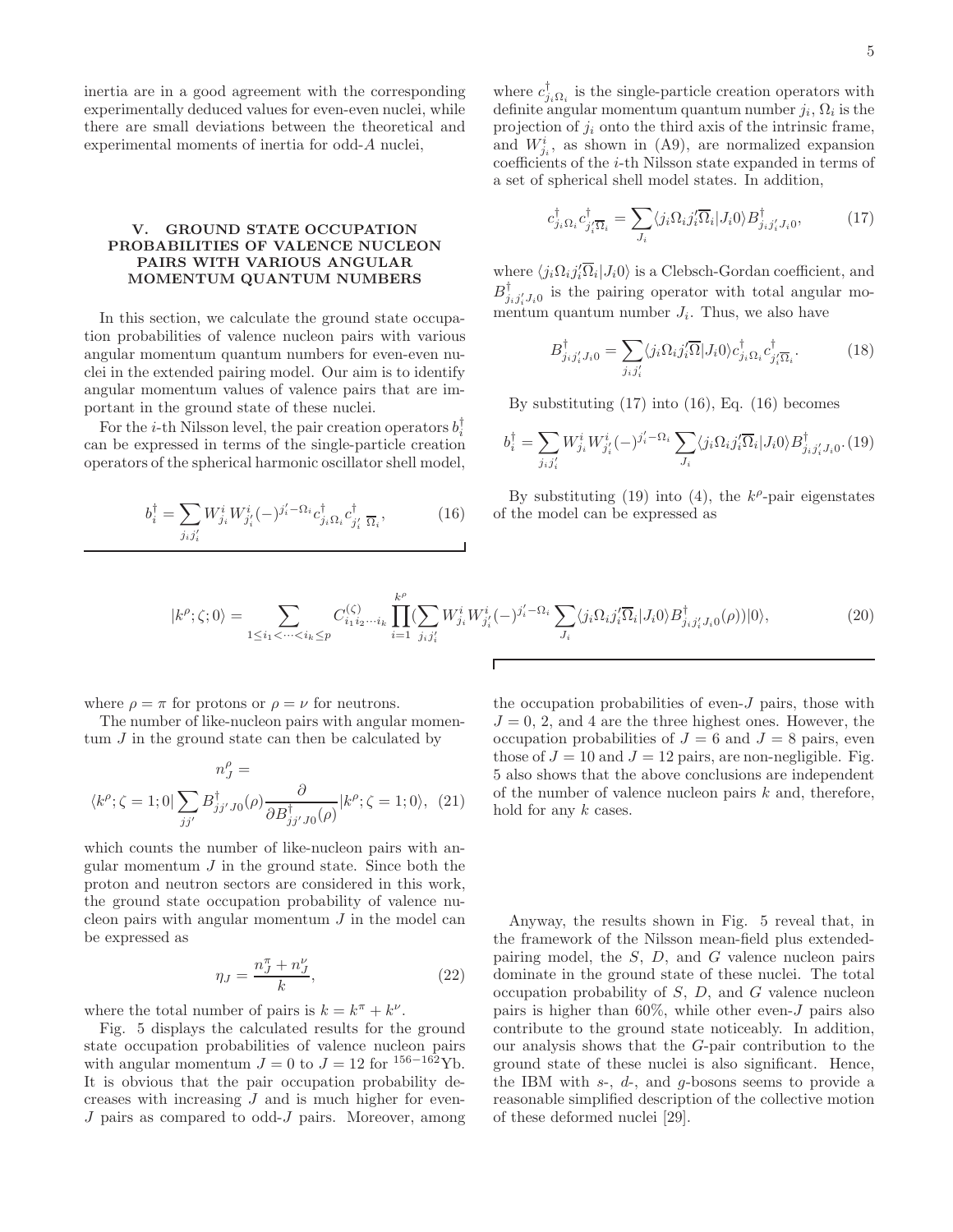#### VI. CONCLUSION

In summary, the Nilsson mean-field plus extendedpairing model for well-deformed nuclei is applied to describe rare earth nuclei. Binding energies, energies of the first pairing excitation states, even-odd mass differences, and moments of inertia of <sup>152</sup>−<sup>164</sup>Er, <sup>154</sup>−<sup>166</sup>Yb, and <sup>156</sup>−<sup>168</sup>Hf are calculated systematically in the model with both proton-proton and neutron-neutron pairing interactions. We find that, for these three chains of isotopes, the outcomes of the model, with only four adjustable parameters (proton and neutron pairing strengths and the average binding energy per nucleon), reproduce rather well the corresponding experimental values of binding energies, even-odd mass differences, and moments of inertia. The analysis shows that pairing interaction is crucial in elucidating spectral properties of these nuclei. However, observed small deviations in the energy of the first pairing excitation states predicted in the model from the corresponding experimental results may result from the fact that the proton-neutron quadrupole-quadrupole interaction is neglected.

Ground-state occupation probabilities of valence nucleon pairs with angular momentum quantum number J in <sup>156</sup>−<sup>162</sup>Yb are also calculated. The model outcome suggests that the even- $J$  pair occupation probabilities are much higher than the odd-J ones. Most importantly, we find that  $S$ ,  $D$ , and  $G$  pairs dominate in the ground state of these nuclei. Though the ground-state occupation probabilities of valence nucleon pairs with angular momentum quantum number  $J$  in <sup>156–162</sup>Yb are calculated by using the Nilsson plus extended-pairing model, the results seem independent of the specific pairing model used. For example, one can also calculate these occupation probabilities by using the Nilsson mean field and the standard pairing model, which should yield results similar to those shown in this paper. As shown in [16], in which the Nilsson mean field plus the standard pairing model was used to analyze the angular momentum decomposition of only one valence neutron pair, the result of the case studied and the conclusions made are quite similar to the ones shown in this work. Hence, the IBM with  $s$ -,  $d$ -, and  $g$ -bosons seems to provide a reasonable simplified description of the collective motion of these deformed nuclei. Our analysis thus provides a fermionic shell-model reasoning for IBM studies.

In addition, by comparing our model calculations with experimental data, we provide a reasonable range of pairing interaction strength  $G$ , with which the quantum phase transition and related critical phenomena induced by the competition of the deformed mean-field and the pairing interaction can further be analyzed as suggested in [30]. Moreover, since the total angular momentum is not conserved in the model and proton-neutron quadrupole-quadrupole interaction is neglected in this work, it should be interesting to explore more realistic situations to take these issues into account. For example, the results of this work may be used to investigate excited states in the model by using angular momentum projection technique, which will be a part of our future work.

Support from the U. S. National Science Foundation (OCI-0904874), U.S. Department of Energy (DE-SC0005248), the Southeastern Universities Research Association, the China-U.S. Theory Institute for Physics with Exotic Nuclei (CUSTIPEN) (DE-FG02-13ER42025), the NSFC (11405080, 11175078, and 11375080), and the LSU–LNNU joint research program (9961) is acknowledged.

#### Appendix A: THE MATRIX ELEMENTS OF  $J_{x'}$

In the Nilsson basis,  $J_{x'}$  can be expressed as

$$
J_{x'} = \sum_{j_{\beta} \Omega_{\beta} j_{\beta'} \Omega_{\beta'}} \langle j_{\beta} \Omega_{\beta} | J_{x'} | j_{\beta'} \Omega_{\beta'} \rangle a_{j_{\beta} \Omega_{\beta}}^{\dagger} a_{j_{\beta'} \Omega_{\beta'}}. (A1)
$$

For even-even case, when the two valence nucleons are in the Nilsson states  $(j_{\rho} \Omega_{\rho}, j_{\gamma} \Omega_{\gamma})$ , the matrix element of  $J_{x'}$  can be written as

$$
\langle k-1; \zeta'; j_{\rho} \Omega_{\rho}, j_{\gamma} \Omega_{\gamma} | J_{x'} | k, \zeta = 1; 0 \rangle =
$$
  

$$
\sum_{p=1}^{k} \sum_{i_1 < \dots < i_{p-1} < i_{p+1} < \dots < i_k} C_{i_1 i_2 \dots i_{p-1} i_{p+1} \dots i_k}^{(\zeta')}
$$
  

$$
\times (C_{i_1 i_2 \dots i_{p-1} j_{\rho} i_{p+1} \dots i_k} \langle j_{\gamma} \Omega_{\gamma} | J_{x'} | j_{\rho} \overline{\Omega}_{\rho} \rangle \delta_{i_p j_{\rho}}
$$
  

$$
-C_{i_1 i_2 \dots i_{p-1} j_{\gamma} i_{p+1} \dots i_k} \langle j_{\rho} \Omega_{\rho} | J_{x'} | j_{\gamma} \overline{\Omega}_{\gamma} \rangle \delta_{i_p j_{\gamma}}).
$$
 (A2)

When the two valence nucleons are in the Nilsson states  $(j_{\rho} \Omega_{\rho}, j_{\gamma} \bar{\Omega}_{\gamma})$ , the matrix element of  $J_{x'}$  can be written as

$$
\langle k-1; \zeta'; j_{\rho} \Omega_{\rho}, j_{\gamma} \bar{\Omega}_{\gamma} | J_{x'} | k, \zeta = 1; 0 \rangle =
$$
  

$$
\sum_{p=1}^{k} \sum_{i_1 < \dots < i_{p-1} < i_{p+1} < \dots < i_k} C_{i_1 i_2 \dots i_{p-1} i_{p+1} \dots i_k}^{(\zeta')}
$$
  

$$
\times (C_{i_1 i_2 \dots i_{p-1} j_{\rho} i_{p+1} \dots i_k}^{(\zeta)} \langle j_{\gamma} \bar{\Omega}_{\gamma} | J_{x'} | j_{\rho} \bar{\Omega}_{\rho} \rangle \delta_{i_p j_{\rho}}
$$
  

$$
+ C_{i_1 i_2 \dots i_{p-1} j_{\gamma} i_{p+1} \dots i_k}^{(\zeta)} \langle j_{\rho} \Omega_{\rho} | J_{x'} | j_{\gamma} \Omega_{\gamma} \rangle \delta_{i_p j_{\gamma}} ).
$$
(A3)

When the two valence nucleons are in the Nilsson states  $(j_{\rho} \bar{\Omega}_{\rho}, j_{\gamma} \bar{\Omega}_{\gamma})$ , the matrix element of  $J_{x'}$  can be written as

$$
\langle k-1; \zeta'; j_{\rho} \bar{\Omega}_{\rho}, j_{\gamma} \bar{\Omega}_{\gamma} | J_{x'} | k, \zeta = 1; 0 \rangle =
$$
\n
$$
\sum_{p=1}^{k} \sum_{i_{1} < \dots < i_{p-1} < i_{p+1} < \dots < i_{k}} C_{i_{1} i_{2} \dots i_{p-1} i_{p+1} \dots i_{k}}^{(\zeta')}
$$
\n
$$
\times (-C_{i_{1} i_{2} \dots i_{p-1} j_{\rho} i_{p+1} \dots i_{k}}^{(\zeta)} \langle j_{\gamma} \bar{\Omega}_{\gamma} | J_{x'} | j_{\rho} \Omega_{\rho} \rangle \delta_{i_{p} j_{\rho}}
$$
\n
$$
+ C_{i_{1} i_{2} \dots i_{p-1} j_{\gamma} i_{p+1} \dots i_{k}}^{(\zeta)} \langle j_{\rho} \bar{\Omega}_{\rho} | J_{x'} | j_{\gamma} \Omega_{\gamma} \rangle \delta_{i_{p} j_{\gamma}} ).
$$
\n(A4)

For odd-A case, when the three valence nucleons are in the Nilsson states  $(j_{\rho} \Omega_{\rho}, j_{\gamma} \Omega_{\gamma}, j_{\mu} \Omega_{\mu})$ , the matrix element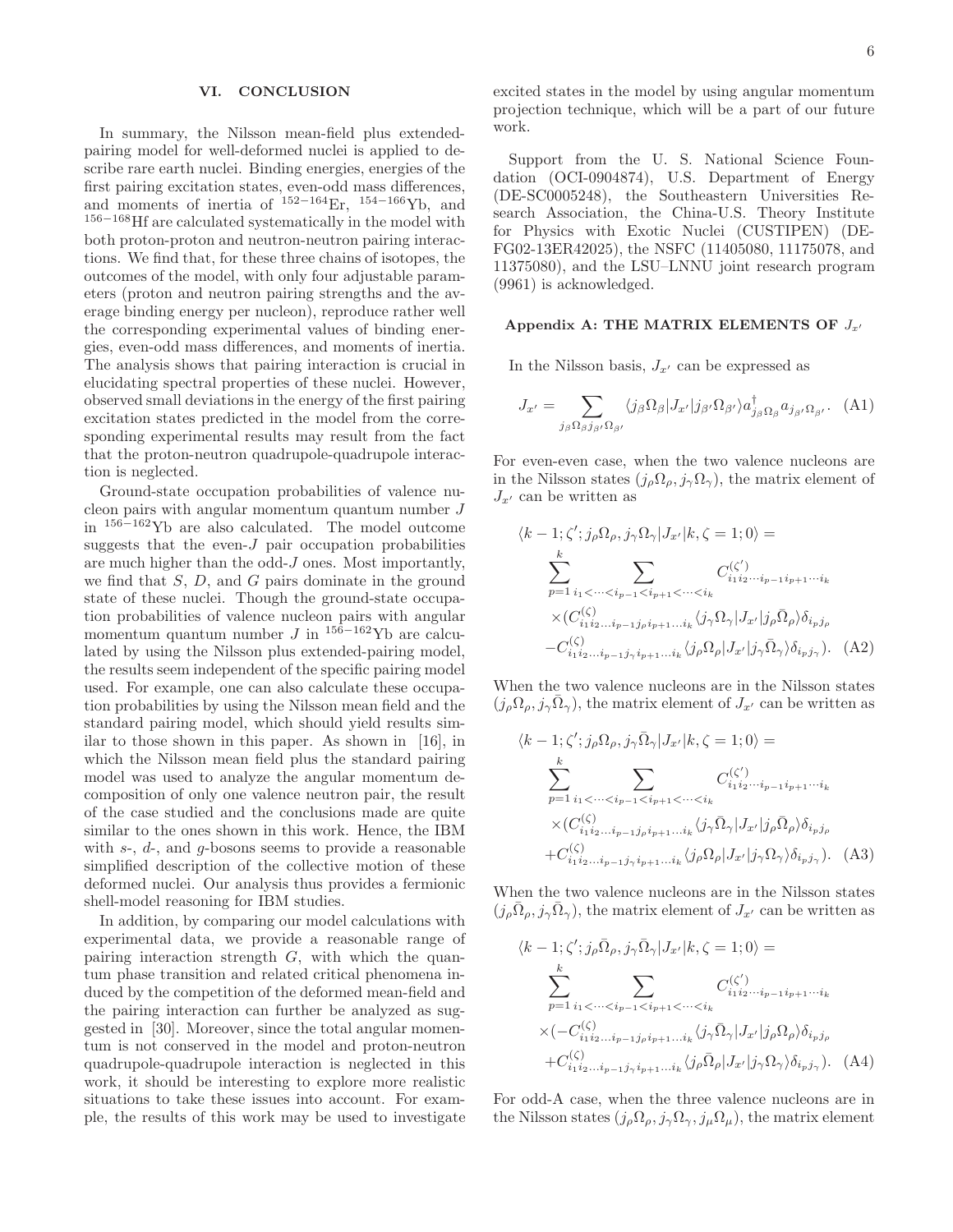of  $J_{x'}$  can be written as

$$
\langle k-1, \zeta', j_{\rho} \Omega_{\rho}, j_{\gamma} \Omega_{\gamma}, j_{\mu} \Omega_{\mu} |J_{x'}|k, \zeta = 1; j_{\mu}' \Omega_{\mu}' \rangle =
$$
\n
$$
\sum_{p=1}^{k} \sum_{i_{1} < i_{2} < \dots < i_{p-1} < i_{p+1} < \dots < i_{k}}
$$
\n
$$
\times [C_{i_{1}i_{2}...i_{p-1}j_{\gamma}i_{p+1}...i_{k}}^{(\zeta)}(\zeta)_{\mu} |J_{x'}|j_{\gamma}\bar{\Omega}_{\gamma} > \delta_{j_{\rho}j_{\mu}'}
$$
\n
$$
- \langle j_{\rho} \Omega_{\rho} |J_{x'}|j_{\gamma} \bar{\Omega}_{\gamma} > \delta_{j_{\mu}j_{\mu}'} \rangle \delta_{i_{p}j_{\gamma}}
$$
\n
$$
+ C_{i_{1}i_{2}...i_{p-1}j_{\rho}i_{p+1}...i_{k}}^{(\zeta)}(\zeta)_{\gamma} \Omega_{\gamma} |J_{x'}|j_{\rho} \bar{\Omega}_{\rho} > \delta_{j_{\mu}j_{\mu}'}
$$
\n
$$
- \langle j_{\mu} \Omega_{\mu} |J_{x'}|j_{\rho} \bar{\Omega}_{\rho} > \delta_{j_{\gamma}j_{\mu}'} \rangle \delta_{i_{p}j_{\rho}}
$$
\n
$$
+ C_{i_{1}i_{2}...i_{p-1}j_{\mu}i_{p+1} \cdot i_{k}}^{(\zeta)}(\zeta)_{\rho} \Omega_{\rho} |J_{x'}|j_{\mu} \bar{\Omega}_{\mu} > \delta_{j_{\gamma}j_{\mu}'} - \langle j_{\gamma} \Omega_{\gamma} |J_{x'}|j_{\mu} \bar{\Omega}_{\mu} > \delta_{j_{\rho}j_{\mu}'} \rangle \delta_{i_{p}j_{\mu}}].
$$
\n(A5)

When the three valence nucleons are in the Nilsson states  $(j_{\rho} \Omega_{\rho}, j_{\gamma} \bar{\Omega}_{\gamma}, j_{\mu} \Omega_{\mu}),$  the matrix element of  $J_{x'}$  can be written as

$$
\langle k-1, \zeta', j_{\rho} \Omega_{\rho}, j_{\gamma} \bar{\Omega}_{\gamma}, j_{\mu} \Omega_{\mu} |J_{x'}|k, \zeta = 1; j_{\mu}' \Omega_{\mu}' \rangle =
$$
\n
$$
\sum_{p=1}^{k} \sum_{i_{1} < i_{2} < \dots < i_{p-1} < i_{p+1} < \dots < i_{k}}
$$
\n
$$
\times [-C_{i_{1}i_{2}...i_{p-1}j_{\gamma}i_{p+1}...i_{k}}^{(\zeta)}(\zeta j_{\mu} \Omega_{\mu} |J_{x'}|j_{\gamma} \Omega_{\gamma} > \delta_{j_{\rho}j_{\mu}'}
$$
\n
$$
- \langle j_{\rho} \Omega_{\rho} |J_{x'}|j_{\gamma} \Omega_{\gamma} > \delta_{j_{\mu}j_{\mu}'} \rangle \delta_{i_{p}j_{\gamma}}
$$
\n
$$
+ C_{i_{1}i_{2}...i_{p-1}j_{\rho}i_{p+1}...i_{k}}^{(\zeta)}(\zeta j_{\gamma} \Omega_{\gamma} |J_{x'}|j_{\rho} \bar{\Omega}_{\rho} > \delta_{j_{\mu}j_{\mu}'}
$$
\n
$$
- \langle j_{\mu} \Omega_{\mu} |J_{x'}|j_{\rho} \bar{\Omega}_{\rho} > \delta_{j_{\gamma}j_{\mu}'} \rangle \delta_{i_{p}j_{\rho}}
$$
\n
$$
+ C_{i_{1}i_{2}...i_{p-1}j_{\mu}i_{p+1} \cdot i_{k}}^{(\zeta)}(\zeta j_{\rho} \Omega_{\rho} |J_{x'}|j_{\mu} \bar{\Omega}_{\mu} > \delta_{j_{\gamma}j_{\mu}'} - \langle j_{\gamma} \Omega_{\gamma} |J_{x'}|j_{\mu} \bar{\Omega}_{\mu} > \delta_{j_{\rho}j_{\mu}'} \rangle \delta_{i_{p}j_{\mu}}].
$$
\n(A6)

When the three valence nucleons are in the Nilsson states  $(j_{\rho} \bar{\Omega}_{\rho}, j_{\gamma} \bar{\Omega}_{\gamma}, j_{\mu} \Omega_{\mu}),$  the matrix element of  $J_{x'}$  can be written as

$$
\langle k-1, \zeta', j_{\rho} \bar{\Omega}_{\rho}, j_{\gamma} \bar{\Omega}_{\gamma}, j_{\mu} \Omega_{\mu} |J_{x'}|k, \zeta = 1; j'_{\mu} \Omega'_{\mu} \rangle =
$$
\n
$$
\sum_{p=1}^{k} \sum_{i_{1} < i_{2} < \cdots < i_{p-1} < i_{p+1} < \cdots < i_{k}} C_{i_{1}i_{2}...i_{p-1}i_{p+1}...i_{k}}^{(j')}
$$
\n
$$
\times [-C_{i_{1}i_{2}...i_{p-1}j_{\gamma}i_{p+1}...i_{k}}^{(j)} \langle j_{\mu} \Omega_{\mu} |J_{x'}|j_{\gamma} \Omega_{\gamma} > \delta_{j_{\rho}j'_{\mu}} - \langle j_{\rho} \bar{\Omega}_{\rho} |J_{x'}|j_{\gamma} \Omega_{\gamma} > \delta_{j_{\mu}j'_{\mu}} \rangle \delta_{i_{p}j_{\gamma}}
$$
\n
$$
-C_{i_{1}i_{2}...i_{p-1}j_{\rho}i_{p+1}...i_{k}}^{(j)} \langle j_{\gamma} \bar{\Omega}_{\gamma} |J_{x'}|j_{\rho} \Omega_{\rho} > \delta_{j_{\mu}j'_{\mu}} - \langle j_{\mu} \Omega_{\mu} |J_{x'}|j_{\rho} \Omega_{\rho} > \delta_{j_{\gamma}j'_{\mu}} \rangle \delta_{i_{p}j_{\rho}}
$$
\n
$$
+C_{i_{1}i_{2}...i_{p-1}j_{\mu}i_{p+1}...i_{k}}^{(j)} \langle j_{\rho} \bar{\Omega}_{\rho} |J_{x'}|j_{\mu} \bar{\Omega}_{\mu} > \delta_{j_{\gamma}j'_{\mu}} - \langle j_{\gamma} \bar{\Omega}_{\gamma} |J_{x'}|j_{\mu} \bar{\Omega}_{\mu} > \delta_{j_{\rho}j'_{\mu}} \rangle \delta_{i_{p}j_{\mu}}].
$$
\n(A7)

When the three valence nucleons are in the Nilsson states  $(j_\rho \bar{\Omega}_\rho, j_\gamma \bar{\Omega}_\gamma, j_\mu \bar{\Omega}_\mu)$ , the matrix element of  $J_{x'}$  can be written as

$$
\langle k-1, \zeta', j_{\rho} \bar{\Omega}_{\rho}, j_{\gamma} \bar{\Omega}_{\gamma}, j_{\mu} \bar{\Omega}_{\mu} |J_{x'}|k, \zeta = 1; j'_{\mu} \Omega'_{\mu} \rangle =
$$
\n
$$
\sum_{p=1}^{k} \sum_{i_{1} < i_{2} < \dots < i_{p-1} < i_{p+1} < \dots < i_{k}} C_{i_{1}i_{2}...i_{p-1}i_{p+1}...i_{k}}^{(\zeta')}
$$
\n
$$
\times [-C_{i_{1}i_{2}...i_{p-1}j_{\gamma}i_{p+1}...i_{k}}^{(\zeta)}(\zeta j_{\mu} \bar{\Omega}_{\mu} |J_{x'}|j_{\gamma} \Omega_{\gamma} > \delta_{j_{\rho}j'_{\mu}} -\zeta j_{\rho} \bar{\Omega}_{\rho} |J_{x'}|j_{\gamma} \Omega_{\gamma} > \delta_{j_{\mu}j'_{\mu}}) \delta_{i_{p}j_{\gamma}}
$$
\n
$$
-C_{i_{1}i_{2}...i_{p-1}j_{\rho}i_{p+1}...i_{k}}^{(\zeta)}(\zeta j_{\gamma} \bar{\Omega}_{\gamma} |J_{x'}|j_{\rho} \Omega_{\rho} > \delta_{j_{\mu}j'_{\mu}} -\zeta j_{\mu} \bar{\Omega}_{\mu} |J_{x'}|j_{\rho} \Omega_{\rho} > \delta_{j_{\gamma}j'_{\mu}}) \delta_{i_{p}j_{\rho}}
$$
\n
$$
-C_{i_{1}i_{2}...i_{p-1}j_{\mu}i_{p+1}...i_{k}}^{(\zeta)}(\zeta j_{\rho} \bar{\Omega}_{\rho} |J_{x'}|j_{\mu} \Omega_{\mu} > \delta_{j_{\gamma}j'_{\mu}} -\zeta j_{\gamma} \bar{\Omega}_{\gamma} |J_{x'}|j_{\mu} \Omega_{\mu} > \delta_{j_{\rho}j'_{\mu}}) \delta_{i_{p}j_{\mu}}].
$$
\n(A8)

It should be noted that the Nilsson orbits occupied by the unpaired particles,  $j_{\rho}$ ,  $j_{\gamma}$  and  $j_{\mu}$  should be excluded in the summation in  $(A2)$ – $(A8)$ . In  $(14)$ , only excited states up to one broken pair are considered. By substituting these matrix elements into (14), one obtains a good estimate of the moment of inertia of a nucleus. This is a reasonable approximation as long as the quantum number of the total angular momentum is small. Therefore, (14) can be also used to calculate the moment of inertia of a nucleus for the first excited state in the ground-state band. In order to obtain the matrix elements of  $J_{x'}$ , the i-th Nilsson single-particle states are expanded in terms of single-particle states  $|Nj\Omega_i\rangle$  of the spherical harmonic oscillator shell model with

$$
|i; \Omega_i\rangle = \sum_j W_j^i |N j \Omega_i\rangle,
$$
  

$$
|i; \bar{\Omega}_i\rangle = \sum_j W_j^i (-)^{j - \Omega_i} |N j - \Omega_i\rangle,
$$
 (A9)

where  $N$  is the principal quantum number, which is fixed according to the major shell used in our calculations,  $j$  is the total angular momentum quantum number,  $i$  labels the *i*-th Nilsson level, and  $W_j^i$  are expansion coefficients. The total angular momentum  $j$  is obtained by coupling the orbital angular moment l with the spin  $s = 1/2$  of a valence nucleon. For example, since  $J_{x'}$  only changes  $\Omega_i$ ,

$$
\langle Nj'\Omega_{i'}|J_{x'}|Nj\Omega_{i}\rangle
$$
  
=  $\langle j\Omega_{i'} \pm 1|J_{x'}|j\Omega_{i}\rangle \delta_{jj'}\delta_{\Omega_{i'}\Omega_{i}\pm 1},$  (A10)

where  $\langle j\Omega_i \pm 1 | J_{x'} | j\Omega_i \rangle = \frac{\hbar}{2} \sqrt{(j \pm \Omega_i + 1)(j \mp \Omega_i)},$  the matrix elements of  $J_{x'}$  in the Nilsson basis can be expressed as

$$
\langle i';\Omega_{i'}|J_{x'}|i;\Omega_i\rangle = \sum_j W_j^{i'} W_j^i \times
$$
  

$$
\frac{\hbar}{2} \sqrt{(j \pm \Omega_i + 1)(j \mp \Omega_i)} \delta_{\Omega_i/\Omega_i \pm 1},
$$
 (A11)

which is used in  $(A2)$ – $(A8)$ .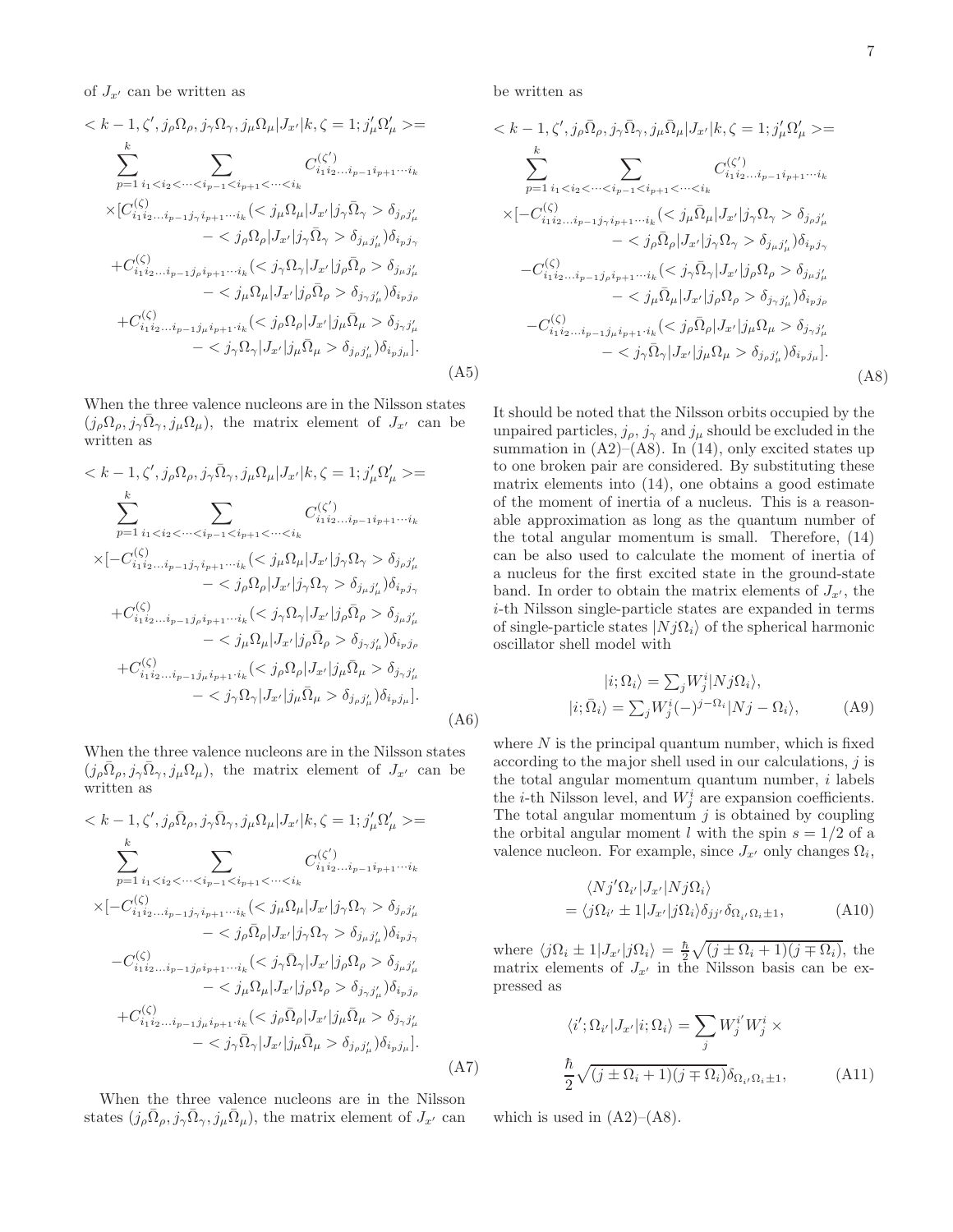#### Appendix B: EXPERIMENTAL VALUE OF THE MOMENT OF INERTIA

The experimental value of the moment of inertia of a deformed nucleus is extracted from the rotational spectrum, which is assumed to be described by the particlerotor model with eigen-energy

$$
E(I) = E_{\Omega} +
$$
  

$$
\frac{\hbar^2}{2\Im} [I(I+1) + \delta_{\Omega,1/2} a(-1)^{I+1/2} (I+1/2)]
$$
 (B1)

for given total spin  $I$  and the quantum number of its third component in the intrinsic frame  $\Omega$ , and a is the decoupling factor. Within a rotational band,  $E_{\Omega}$  is a constant. Moreover, since the Inglis formula is derived perturbatively, it only applies to excited states with small angular momentum quantum number. Therefore, according to (B1), for even-even nuclei, the experimental value of the moment of inertia is then obtained with

$$
\frac{2\Im_{\text{Exp.}}}{\hbar^2} = \frac{6}{E(2_1^+)-E(0_8^+)} \equiv \frac{6}{E(2_1^+)},\tag{B2}
$$

- [1] A. Bohr and B. R. Mottelson, *Nuclear Structure*, Vol. 1: Single-Particle Motion, (Benjamin, New York, 1969).
- [2] S. T. Belyaev, Mat. Fys. Medd. Dan. Vid. Selsk. 31, 11 (1959).
- [3] P. Ring and P. Schuck, The Nuclear Many-Body Problem (Springer Verleg, Berlin, 1980).
- [4] M. Hasegawa and S. Tazaki, Phys. Rev. C 47, 188 (1993).
- [5] J. Bardeen, L. N. Cooper, and J. R. Schrieffer, Phys. Rev.108, 1175 (1957).
- [6] A. Bohr, B. R. Mottelson and D. Pines, Phys. Rev. 110, 936 (1958).
- [7] A. K. Kerman and R. D. Lawson, Phys. Rev. 124, 162 (1961).
- [8] A. Volya, B. A. Brown, and V. Zelevinsky, Phys. Lett. B 509, 37 (2001).
- [9] V. Zelevinsky and A. Volya, Phys. At. Nucl. 66, 1781 (2003).
- [10] K. Hara, Y. Sun, Int. J. Mod. Phys. E 4, 637 (1995); Nucl. Phys. A 531, 221 (1991).
- [11] Y. Sun, C.-L. Wu, K. Bhatt and M. Guidry, Nucl. Phys. A 703, 130 (2002).
- [12] F. Iachello and A. Arima, The Interacting Boson Model Cambridge University Press, (New York, 1987).
- [13] J. B. McGrory, Phys. Rev. Lett. 41, 533 (1978).
- [14] T. Otsuka, Nucl. Phys. 368, 244 (1981).
- [15] R. W. Richardson, Phys. Lett. 3, 277 (1963); R.W. Richardson and N. Sherman, Nucl. Phys. 52, 221 (1964); F. Pan, J. P. Draayer, and W. E. Ormand, Phys. Lett. B 422, 1 (1998); J. Dukelsky, C. Esebbag, and S. Pittel, Phys. Rev. Lett. 88, 062501 (2002).
- [16] G. G. Dussel and H. M. Sofia, Phys. Rev. C 78, 014316 (2008).
- [17] F. Pan, V. G. Gueorguiev, and J. P. Draayer, Phys. Rev. Lett. 92, 112503 (2004).
- [18] F. Pan, M.-X Xie, X. Guan, L.-R Dai, and J. P. Draayer,

where  $E(2_1^+)$  is the energy of the first  $2^+$  excited state taken from the experimental spectrum. Similarly, for odd-A nuclei, if an  $\Omega \neq 1/2$  band is considered, which is always the case for the ground-state band studied in this paper, the decoupling term in (B1) is zero. The experimental value of the moment of inertia can then be obtained either as

$$
\frac{2\Im_{\text{Exp.}}}{\hbar^2} = \frac{2(\Omega + 1)}{E(\Omega + 1) - E(\Omega)} \equiv \frac{2(\Omega + 1)}{E(\Omega + 1)},\qquad(B3)
$$

if the difference of the spins of adjacent levels in the ground-state band with bandhead spin  $\Omega$  satisfies  $\Delta I =$ 1, or as

$$
\frac{2\Im_{\text{Exp.}}}{\hbar^2} = \frac{2(2\Omega + 3)}{E(\Omega + 2) - E(\Omega)} \equiv \frac{2(2\Omega + 3)}{E(\Omega + 2)}, \quad (B4)
$$

if the difference of the spins of adjacent levels in the ground-state band with bandhead spin  $\Omega$  satisfies  $\Delta I =$ 2, where  $E(\Omega + 1)$  or  $E(\Omega + 2)$  is the experimental energy of the first excited state in the ground-state band.

Phys. Rev. C 80, 044306 (2009).

- [19] X. Guan, K. D. Launey, M.-X Xie, L. Bao, F. Pan, and J. P. Draayer, Phys. Rev. C 86,024313 (2012) ; X. Guan, K. D. Launey, M.-X Xie, L. Bao, F. Pan, J. P. Draayer, Comp. Phys. Commun. 185, 2714 (2014).
- [20] X. Guan, L. Hang, T. Qi, F. Pan, and J. P. Draayer, Chin. Phys. C 35, 747 (2011).
- [21] F. Pan, M.-L. Ge, and J. P. Draayer, J. Phys. A: Math. Gen. 33, 4917 (2000).
- [22] P. Möller, J. R. Nix, W. D. Myers, and W. J. Swiatecki, Atomic Data Nucl. Data Tables, 59, 185 (1995).
- [23] G. Audi, A. H. Wapstra, and C. Thibault, Nucl. Phys. A 729, 337 (2003).
- [24] D. R. Inglis, Phys. Rev. **96**, 1059 (1954).
- [25] S.-G Zhou, C. Zheng, and J. Hu, Phys. Rev. C 63, 047305  $(2001).$
- [26] P. C. Sood, D. M. Headly, and R. K. Sheline, At. Data Nucl. Data Tables 47, 89 (1991); A. K. Jain, R. K. Sheline, P. C. Sood, and K. Jain, Rev. Mod. Phys. 62, 395 (1990).
- [27] S. G. Nilsson and O. Prior, Mat. Fys. Medd. Dan. Vid. Selsk. 32, 1 (1961).
- [28] J. Y. Zeng, Y. A. Lei, T. H. Jin, and Z. J. Zhao, Phys. Rev. C 50, 746 (1994).
- [29] F. Iachello and I. Talmi, Rev. Mod. Phys. 59, 339 (1987).
- [30] Y. Zhang, L. Bao, X. Guan, F. Pan and J. P. Draayer, Phys. Rev. C 88, 064305 (2013).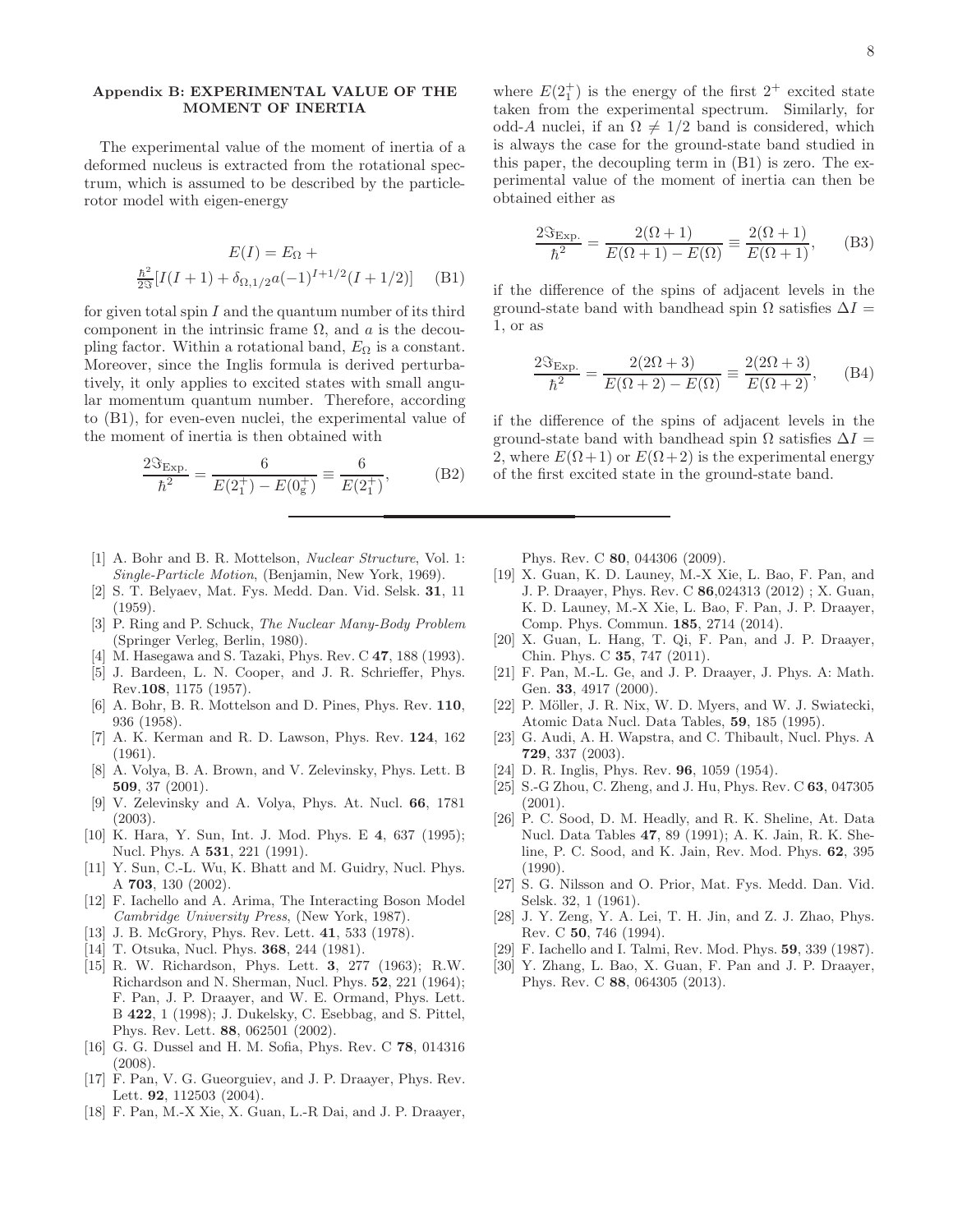Figures



FIG. 1: Pairing interaction strengths  $G(\nu)$  and  $G(\pi)$  (in MeV) determined for the extended pairing model for <sup>152–164</sup>Er,  $154-166$ Yb, and  $156-168$  Hf.



FIG. 2: Theoretical and experimental even-odd mass differences (in MeV) for  $^{153-163}$ Er,  $^{155-165}$ Yb, and  $^{157-167}$ Hf. Experimental values are denoted as "Exp.", and theoretical values calculated in the extended pairing model are denoted as "Th.".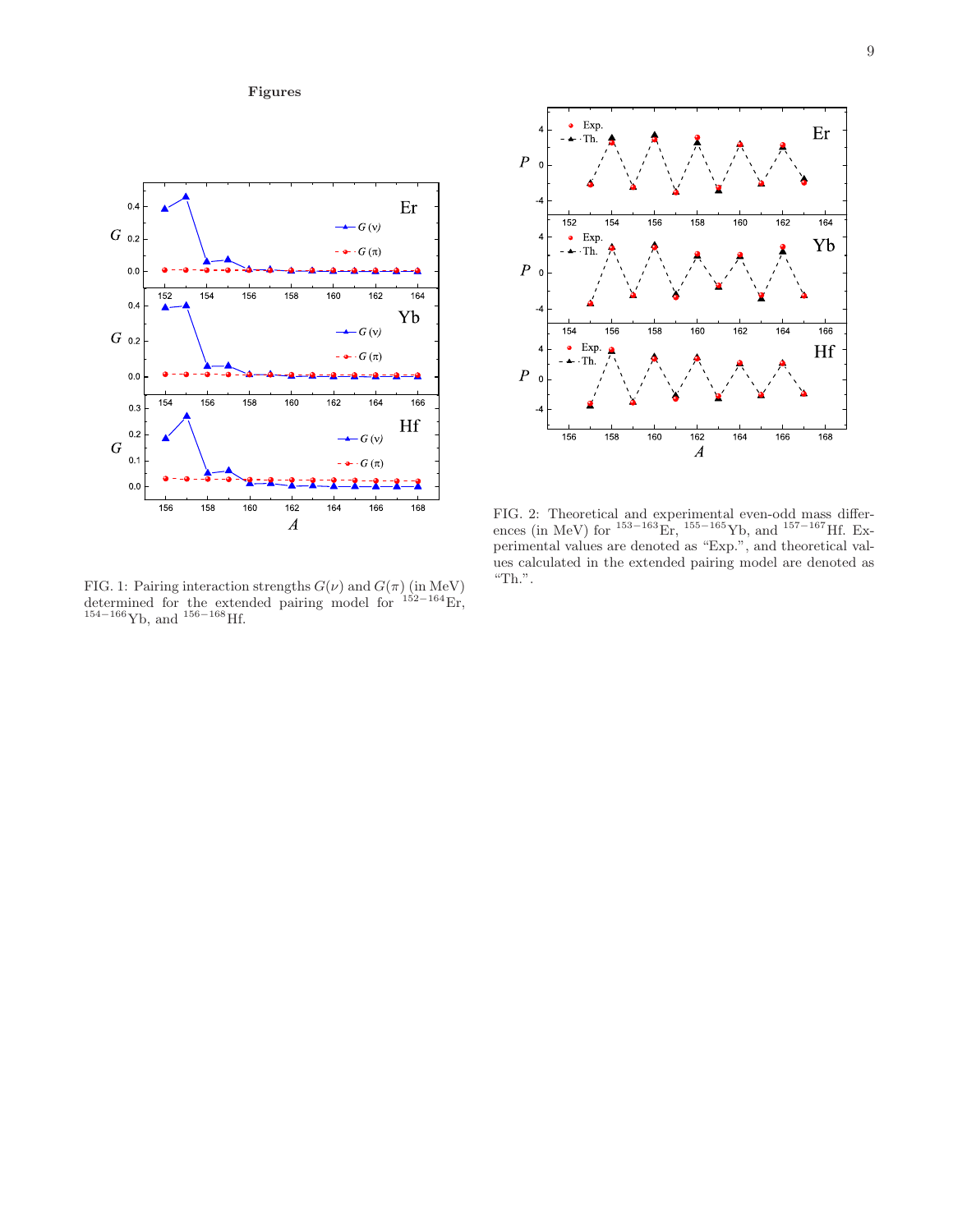



FIG. 3: Theoretical and experimentally deduced values of the moment of inertia in  $\hbar^2 (\text{MeV})^{-1}$  for even-even  $^{154-162}\text{Er},$  $^{156-164}\text{Yb}$ , and  $^{158-166}\text{Hf}$ , where "Ext." denotes theoretical results obtained in the extended pairing model, "Nil." denotes theoretical results obtained in the Nilsson mean field without pairing interaction, and the values denoted by "Exp." are extracted from the experimental spectra of these nuclei [26] according to (B2).

FIG. 4: (a) Theoretical and experimentally deduced moments of inertia in  $\hbar^2(\text{MeV})^{-1}$  for  $15\hat{6}-165\text{Yb}$ , where "Ext." denotes results obtained in the extended pairing model, and "Exp." denotes the corresponding values extracted from the experimental spectra of these nuclei [26] according to (B2) for eveneven nuclei and (B3) or (B4) for odd-A nuclei. (b) Relative even-odd differences of the moments of inertia of <sup>157</sup>−<sup>164</sup>Yb, calculated by (15), where experimental data is denoted by "Exp." and and theoretical values in the extended pairing model, are denoted as "Ext.".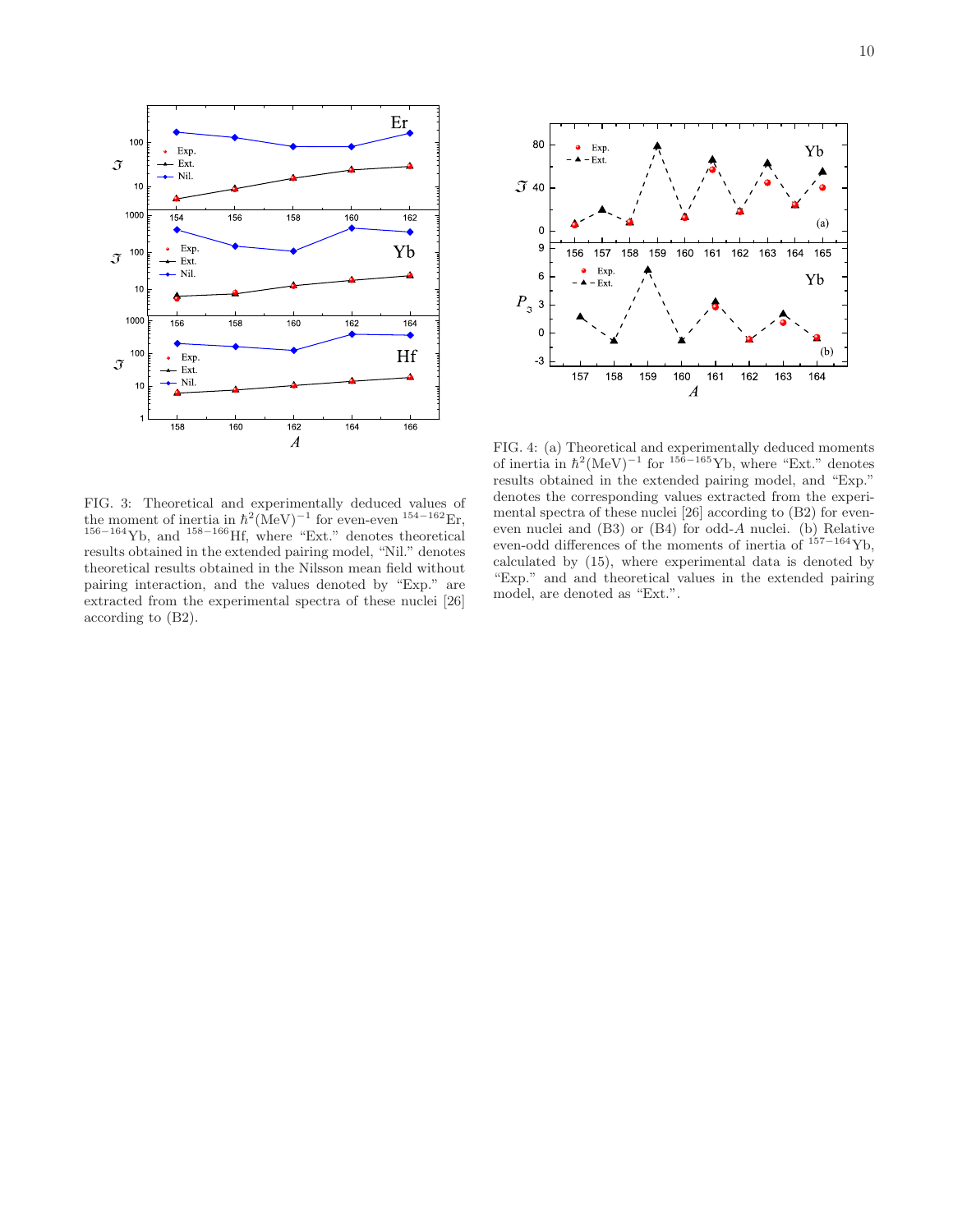



້





FIG. 5: Ground state occupation probabilities of valence nucleon pairs with angular momentum quantum number  $J$  in  $^{156-162}$  Yb calculated in the Nilsson mean-field plus extendedpairing model.